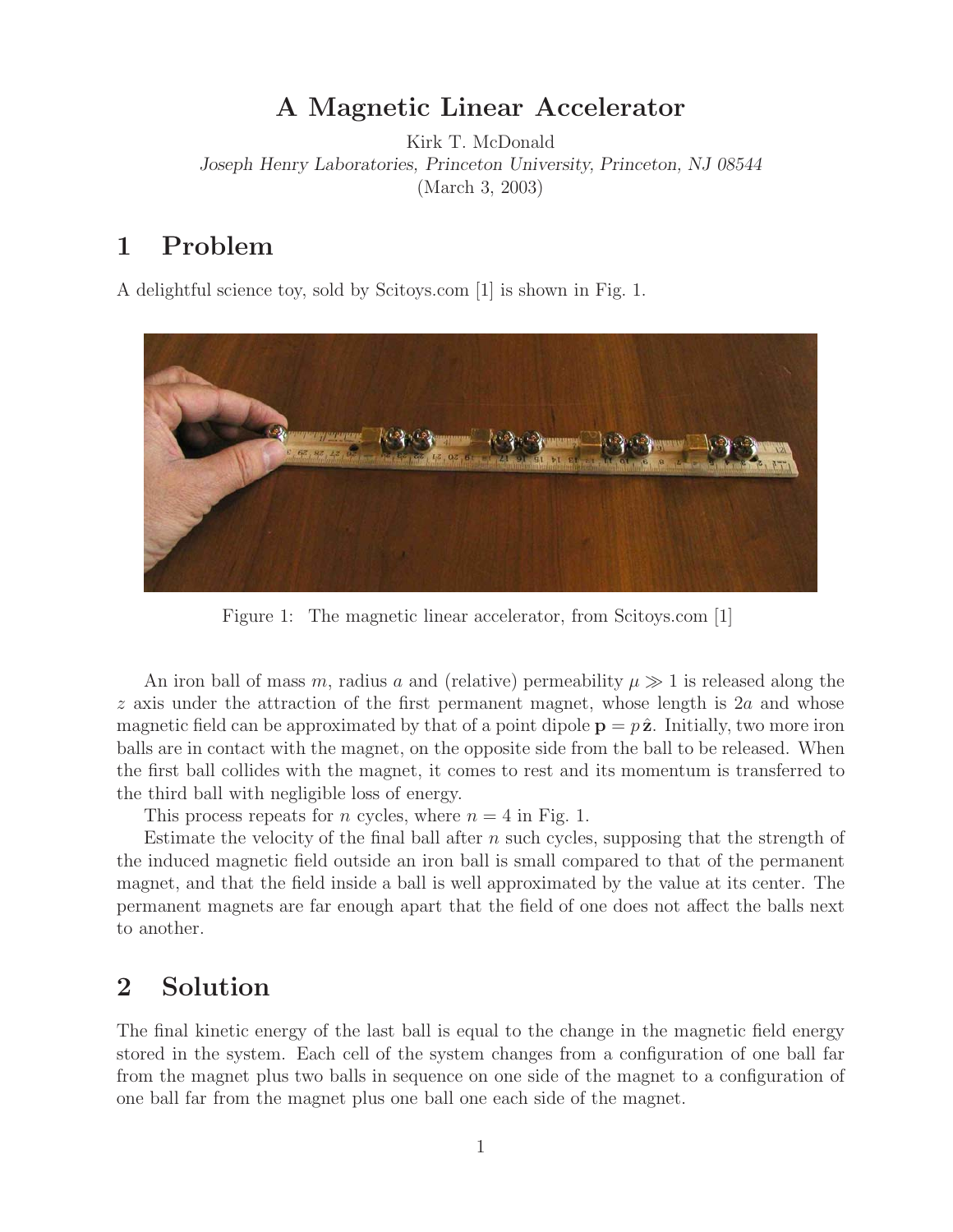We neglect the magnetic energy of the ball far from the magnet, and calculate the magnetic energy  $U$  of the two balls in contact with the magnet or one another. This energy has three terms,

$$
U = U_{01} + U_{02} + U_{12}, \tag{1}
$$

where  $U_{0j}$  is the magnetic energy of ball j in the field of the magnet, and  $U_{12}$  is the energy of interaction between the two balls.

In going from the initial to the final configuration, the magnetic energy of a cell changes by  $U_i - U_f$ . Hence, the velocity v attained by the final ball in a system of n cells (with all balls initially at rest) is related by,

$$
\frac{1}{2}mv_f^2 = n(U_i - U_f).
$$
\n(2)

The final velocity is,

$$
v_f = \sqrt{\frac{2n(U_i - U_f)}{m}}.
$$
\n(3)

To estimate the energies of an iron ball in the presence of the magnetic field of the permanent magnet plus the field of the other iron ball, we approximate those fields by their value at the center of the ball in question. Then, we recall that a permeable sphere takes on a uniform magnetization when placed in a uniform external field, and that the field outside the ball due to this magnetization is that of a dipole.

### **2.1 Permeable Sphere in a Uniform External Field**

There are no free currents in the region of interest, so the magnetic fields  $\mathbf{B} = \mu \mathbf{H}$  can be deduced from a scalar potential  $\Phi$  that satisfies Laplace's equation,  $\nabla^2 \Phi = 0$ , in regions of uniform permeability.

Outside the sphere of radius a, we have  $\mu = 1$ . For large r the field is uniform, say  $B_0 = H_0$  in the  $-z$  direction, so that the corresponding potential is  $\Phi_0 = B_0 z = B_0 r P_1(\cos \theta)$ . The potential of the induced magnetism is driven by this term, and so will depend only on  $P_1(\cos \theta)$ , will vanish at infinity, will be finite at the origin, and will be continuous at  $r = a$ . Hence, the total potential can be written as,

$$
\Phi(r < a) = B_0 r P_1 + A \frac{r}{a} P_1,\tag{4}
$$

$$
\Phi(r < a) = B_0 r P_1 + A \frac{a^2}{r^2} P_1. \tag{5}
$$

The radial component of the field  $\mathbf{B} = -\mu \nabla \phi$  is continuous at the surface  $r = a$  of the sphere, so we learn that,

$$
-\mu\left(B_0 + \frac{A}{a}\right) = B_0 - 2\frac{A}{a}, \qquad \Rightarrow \qquad A = -\frac{\mu - 1}{\mu + 2}aB_0.
$$
 (6)

The potential is therefore,

$$
\Phi(r < a) = \frac{3}{\mu + 2} B_0 r P_1 = \frac{3}{\mu + 2} B_0 z \tag{7}
$$

$$
\Phi(r < a) = B_0 r P_1 - \frac{\mu - 1}{\mu + 2} \frac{a^3}{r^2} B_0 P_1. \tag{8}
$$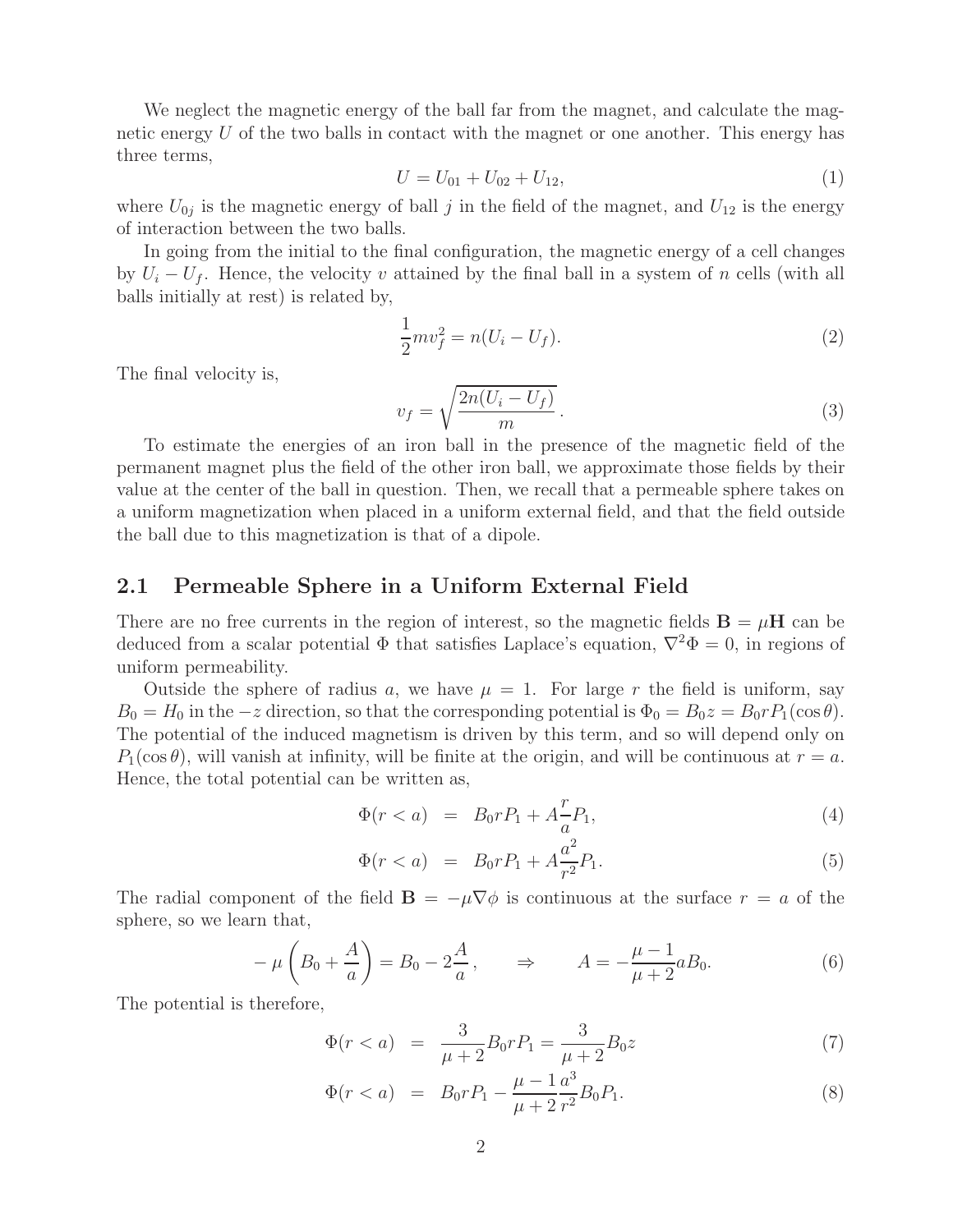Inside the sphere the field is uniform, with,

$$
\mathbf{H}_{\rm in} = \frac{3}{\mu + 2} \mathbf{B}_0,\tag{9}
$$

The magnetization (density) is therefore uniform also, with value,

$$
\mathbf{M} = \frac{\mu - 1}{4\pi} \mathbf{H}_{\text{in}} = \frac{3}{4\pi} \frac{\mu - 1}{\mu + 2} \mathbf{B}_0.
$$
 (10)

The total dipole moment  $p_{ind}$  of this induced magnetization is

$$
\mathbf{p}_{\rm ind} = \frac{4\pi a^3}{3} \mathbf{M} = \frac{\mu - 1}{\mu + 2} a^3 \mathbf{B}_0.
$$
 (11)

Outside the sphere, the potential due to the induced magnetism [the 2nd term of eq. (8)] is simply that due to the point dipole given in eq. (11). Hence, the induced exterior field is

$$
\mathbf{B}_{\rm ind}(r > a) = \frac{\mu - 1}{\mu + 2} \frac{a^3}{r^3} [3(\mathbf{B}_0 \cdot \hat{\mathbf{r}}) \hat{\mathbf{r}} - \mathbf{B}_0].
$$
 (12)

### **2.2 The Induced Dipole Strengths**

The induced magnetic moment  $p_{ind}$  in an iron ball is due to the field of the permanent magnet, here approximated as that of a point dipole **p**, plus the exterior field of the other iron ball, which we also approximate as due to a point dipole,  $p'_{ind}$ . All of these dipoles are along the  $+z$  axis in the present problem, and so their fields are also along the  $+z$  axis for any observation point on that axis.

For spheres of high permeability, eq. (11) tells us that the induced dipole moment is simply  $a<sup>3</sup>$  times the strength of the magnetic field at the center of the sphere due to external sources. Thus, we write,

$$
p_1 = a^3 B_1,
$$
 and  $p_2 = a^3 B_2,$  (13)

where  $B_1$  is the magnetic field at the center of ball 1 due to the permanent magnet plus ball 2, *etc.*

#### **2.2.1 The Initial Configuration**

In each cell of the linear accelerator, ball 1 is initially at  $z = 2a$  and ball 2 is at  $z = 4a$ , taking the permanent magnet to be centered on the origin. (We ignore the 3rd ball for the time being, as it is initially far from the permanent magnet.)

The field at the center of ball 1 due to the dipole fields of the permanent magnet and ball 2 is therefore,

$$
B_1 = \frac{[3(\mathbf{p}\cdot\hat{\mathbf{r}})\hat{\mathbf{r}} - \mathbf{p}]_z}{(2a)^3} + \frac{[3(\mathbf{p_2}\cdot\hat{\mathbf{r}})\hat{\mathbf{r}} - 2]_z}{(2a)^3} = \frac{p + p_2}{4a^3}.
$$
 (14)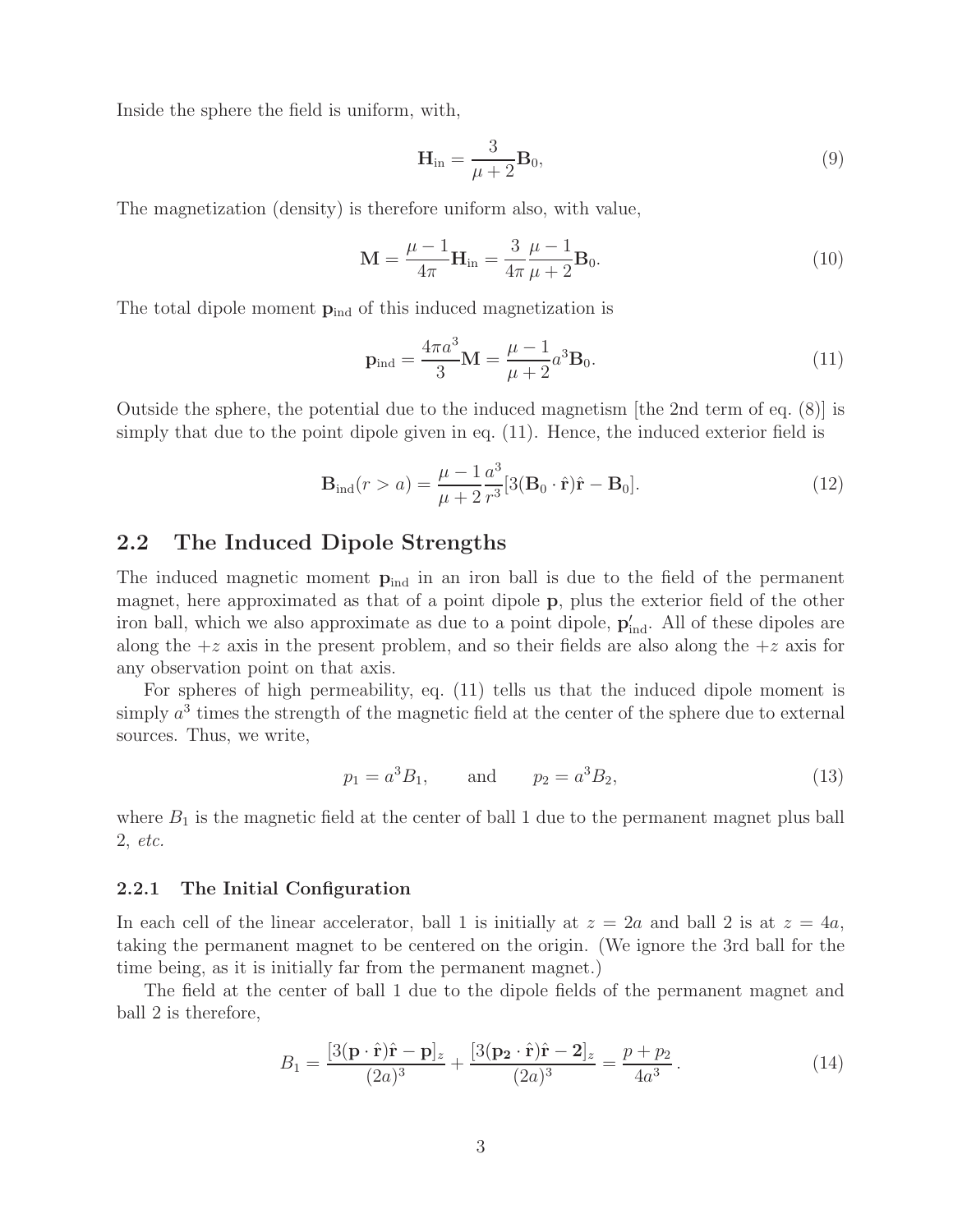Similarly,

$$
B_2 = \frac{2p}{(4a)^3} + \frac{2p_1}{(2a)^3} = \frac{p + 8p_1}{32a^3}.
$$
 (15)

Inserting these in eq. (13), we obtain the simultaneous equations,

$$
4p_1 - p_2 = p, \qquad \text{and} \qquad -8p_1 + 32p_2 = p,\tag{16}
$$

whose solutions are,

$$
p_1 = \frac{11}{40}p
$$
, and  $p_2 = \frac{p}{10}$ . (17)

If we neglect the induced moment of ball 2, we would have  $p_1 = p/4$ .

#### **2.2.2 The Final Configuration**

In the final configuration of each cell of the linear accelerator, there is one ball at  $z = -2a$ and another at  $z = 2a$ . In this symmetrical configuration, the induced moments are equal,  $p_1 = p_2.$ 

The field at the center of ball 1 due to the dipole fields of the permanent magnet and ball 2 is therefore,

$$
B_1 = \frac{2p}{(2a)^3} + \frac{2p_2}{(4a)^3} = \frac{8p + p_1}{32a^3} = B_2.
$$
 (18)

Inserting this in eq. (13), we find,

$$
p_1 = p_2 = \frac{8}{31}p.\tag{19}
$$

If we neglect the effect of ball 2 on ball 1, we would have  $p_1 = p_2 = p/4$ .

### **2.3 The Magnetic Energies**

The magnetic energy of a dipole **p** in an external magnetic field **B** is  $U = -\mathbf{p} \cdot \mathbf{B}$ .

#### **2.3.1 The Initial Configuration**

Referring to sec. 2.2.1, we have,

$$
U_i = U_{01} + U_{02} + U_{12} = -p_1 \frac{2p}{(2a)^3} - p_2 \frac{2p}{(4a)^3} - p_1 \frac{2p_2}{(2a)^3} = -\frac{63}{800} \frac{p^2}{a^3} = -0.079 \frac{p^2}{a^3}.
$$
 (20)

If we neglect the energies associated with the ball 2, we would have  $U_i = U_{01}$  $-p^2/16a^3 = -0.0625p^2/a^3$ .

#### **2.3.2 The Final Configuration**

Referring to sec. 2.2.2, we have,

$$
U_f = U_{01} + U_{02} + U_{12} = -p_1 \frac{2p}{(2a)^3} - p_2 \frac{2p}{(2a)^3} - p_1 \frac{2p_2}{(4a)^3} = -\frac{126}{961} \frac{p^2}{a^3} = -0.131 \frac{p^2}{a^3}.
$$
 (21)

If we neglect the interaction energy between balls 1 and 2, we would have  $U_f = -p^2/8a^3 =$  $-0.125p^2/a^3$ .